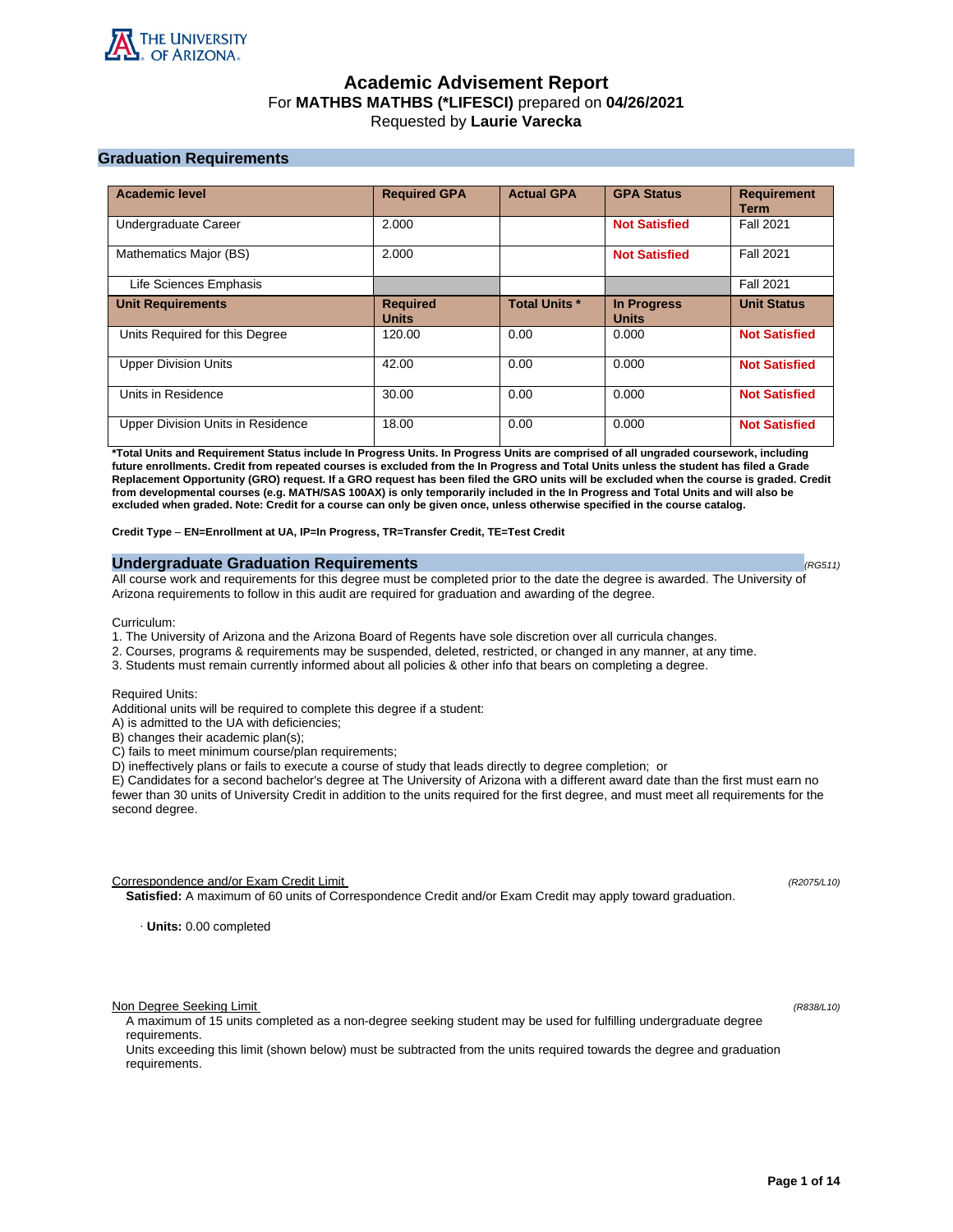

| Not Satisfied: Non-Community College Units: While there is no limit to the total number of units of course work that may be<br>transferred from an accredited community college to The University of Arizona, no more than 64 units from a 2-year institution<br>may be applied toward the requirements for a bachelor's degree. Therefore, to reach the required 120 units for a bachelor's<br>degree, a minimum of 56 units must be completed from 1) coursework at a 4-year institution, 2) approved credit by examination<br>(refer to UA Catalog for approved examinations and scores), or 3) any combination thereof. |             |
|-----------------------------------------------------------------------------------------------------------------------------------------------------------------------------------------------------------------------------------------------------------------------------------------------------------------------------------------------------------------------------------------------------------------------------------------------------------------------------------------------------------------------------------------------------------------------------------------------------------------------------|-------------|
| · Units: 56.00 required, 0.00 completed, 56.00 needed                                                                                                                                                                                                                                                                                                                                                                                                                                                                                                                                                                       |             |
| <b>Success Course Limit</b><br><b>Satisfied:</b> No more than 3 units will apply toward a student's graduation requirements.<br>All Success courses taken can be seen below. Success Course units exceeding the 3 unit maximum must be subtracted from the<br>total units, residency requirements and cumulative grade point average.                                                                                                                                                                                                                                                                                       | (R3297/L15) |
| PE Activity Course Limit<br><b>Satisfied:</b> No more than 3 units will apply toward a student's graduation requirements.<br>All PE activity courses taken can be seen below. PE Activity units exceeding the 3 unit maximum must be subtracted from the<br>total units, residency requirements and cumulative grade point average.                                                                                                                                                                                                                                                                                         | (R3297/L25) |
| <b>Foundation Mathematics</b>                                                                                                                                                                                                                                                                                                                                                                                                                                                                                                                                                                                               | (RG1434)    |
| <b>Not Satisfied: Foundation Mathematics</b>                                                                                                                                                                                                                                                                                                                                                                                                                                                                                                                                                                                |             |
| <b>GE Substantial Math Strand</b>                                                                                                                                                                                                                                                                                                                                                                                                                                                                                                                                                                                           | (R2612)     |
| Not Satisfied: Complete 1 course.                                                                                                                                                                                                                                                                                                                                                                                                                                                                                                                                                                                           |             |
|                                                                                                                                                                                                                                                                                                                                                                                                                                                                                                                                                                                                                             |             |

Non-Community College Units (R1227/L10)

# GE Substantial Math Strand (R2612/L10)

**Not Satisfied:** Complete 1 course.

· **Units:** 2.67 required, 0.00 completed, 2.67 needed

| <b>Term</b> | <b>Subject</b> | <b>Catalog Nbr</b> | <b>Course Title</b> | Grade | <b>Units</b> | <b>RptCd</b> | <b>RaDes</b> | Type |
|-------------|----------------|--------------------|---------------------|-------|--------------|--------------|--------------|------|
|             |                |                    |                     |       |              |              |              |      |

# **Courses Available**

MATH 122B, MATH 125, MATH 129, MATH 215, MATH 223, MATH 254, MATH 313

| <b>Undergraduate General Education and Foundation Requirements</b>                                                                                                                                                                                                                                                                         | (RG507) |
|--------------------------------------------------------------------------------------------------------------------------------------------------------------------------------------------------------------------------------------------------------------------------------------------------------------------------------------------|---------|
| Not Satisfied: Undergraduate General Education and Foundation Requirements                                                                                                                                                                                                                                                                 |         |
| <b>Foundation Composition</b><br>Not Satisfied: Complete 1 of the following 4 Foundation Composition options:<br>1. 3 Course Foundation Composition Sequence<br>2. 2 Course Foundation Composition Sequence<br>3. Honors Composition with grade of C or higher<br>4. Honors Composition with a grade of D and Second Semester Composition. | (R532)  |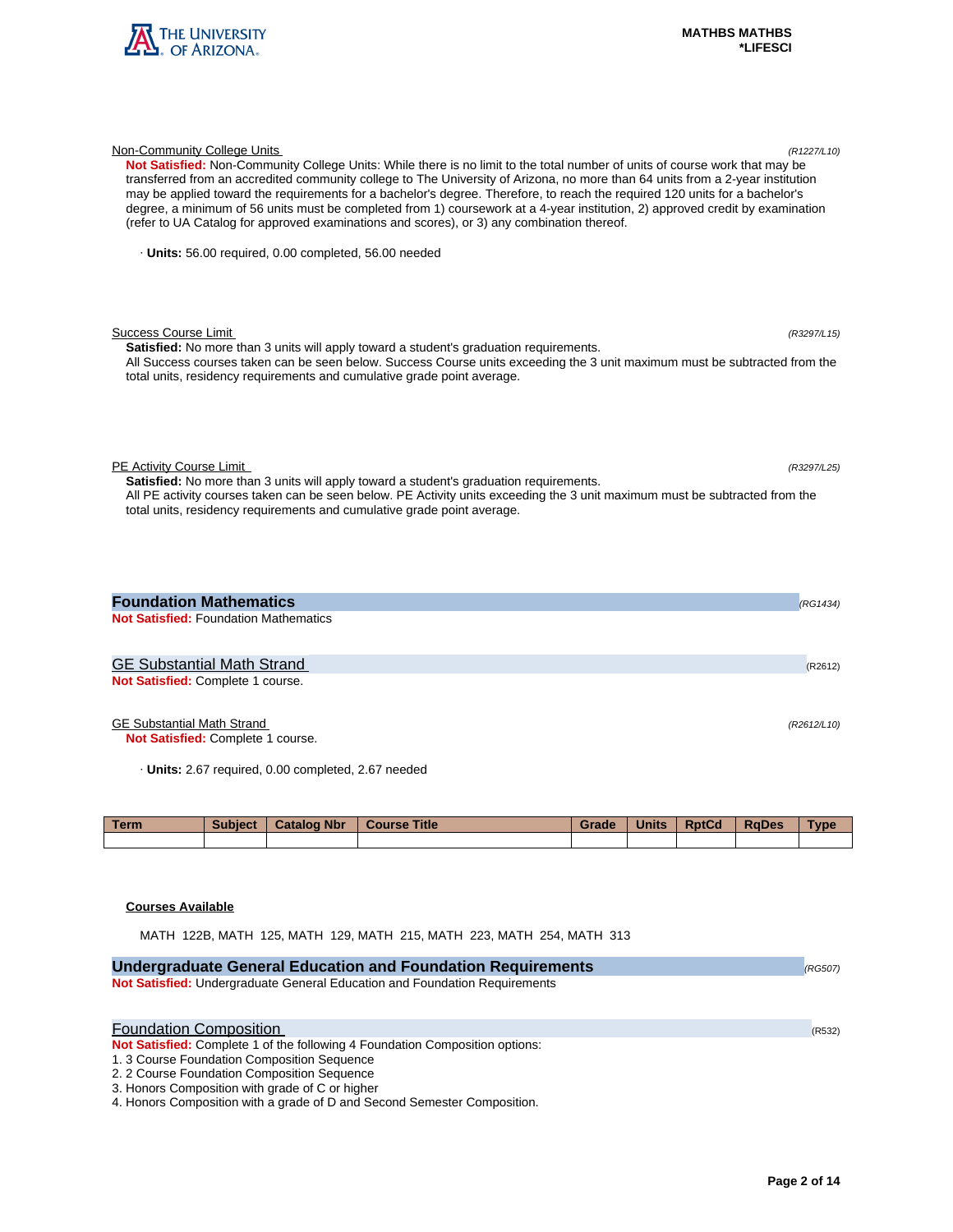

Please note: Students who earn a grade of D in Honors Composition may choose to repeat the course in order to earn a higher grade to satisfy the requirement. Please consult with your major advisor.

Mid-Career Writing Assessment - Complete 2nd semester English Composition with a B grade or higher. Students who do not earn a grade of B or better in 2nd semester English Composition must also satisfy a college or department writing requirement. Consult your major advisor if you do not earn a grade of B in 2nd semester English Composition.

Option 1: Foundation Composition - 3 Course Sequence (R532/L10)

**Not Satisfied:** Complete 3 courses. Complete ENGL 106 AND ENGL 101/107 AND ENGL 102/108.

· **Courses:** 3.00 required, 0.00 completed, 3.00 needed

| Term | <b>Subject</b> | Catalog Nbr | Course Title | Grade | Units | <b>RptCd</b> | <b>RaDes</b> | <b>Type</b> |
|------|----------------|-------------|--------------|-------|-------|--------------|--------------|-------------|
|      |                |             |              |       |       |              |              |             |
|      |                |             |              |       |       |              |              |             |
|      |                |             |              |       |       |              |              |             |

# **Courses Available**

ENGL 1EIB, ENGL 101, ENGL 101A, ENGL 107, ENGL 107A, (\*\*\*) (###), ENGL 102, ENGL 108, ENGL 106

OR Option 2: Foundation Composition - 2 Course Sequence (R532/L20) **Not Satisfied:** Complete 2 courses. Complete ENGL 101/107 AND ENGL 102/108

· **Courses:** 2.00 required, 0.00 completed, 2.00 needed

| <b>Term</b> | <b>Subject</b> | <b>Catalog Nbr</b> | <b>Course Title</b> | Grade | <b>Units</b> | <b>RptCd</b> | <b>RaDes</b> | <b>Type</b> |
|-------------|----------------|--------------------|---------------------|-------|--------------|--------------|--------------|-------------|
|             |                |                    |                     |       |              |              |              |             |
|             |                |                    |                     |       |              |              |              |             |

# **Courses Available**

ENGL 1EIB, ENGL 101, ENGL 101A, ENGL 107, ENGL 107A, (\*\*\*) (###), ENGL 102, ENGL 108

OR Option 3: Honors Composition (R532/L40)

**Not Satisfied:** Complete 1 course with a C or better.

· **Courses:** 1.00 required, 0.00 completed, 1.00 needed

| <b>Term</b> | <b>Subject</b> | <b>Catalog Nbr</b> | <b>Title</b><br>Course | Grade | <b>Units</b> | <b>RptCd</b> | <b>RaDes</b> | Type |
|-------------|----------------|--------------------|------------------------|-------|--------------|--------------|--------------|------|
|             | <b>ENGL</b>    | 09H                |                        |       |              |              |              |      |

# **Courses Available**

ENGL 109H

Foundation Second Language - Second Semester Proficiency (R521) **Not Satisfied:** Credit will not be given for a course at an equivalent or lower level than prior language credit earned. Course must be taken for a grade, not as pass/fail. Third semester or higher courses used to fulfill this requirement may also be used to fulfill other requirements. A grade of C or higher is required in the course that satisfies the second language requirement.

Demonstrate second semester proficiency in a second language by completing a sequence of courses through a second semester or higher level or by passing a language proficiency examination at the second semester level or higher.

# Second Semester Language Course (R521/L10)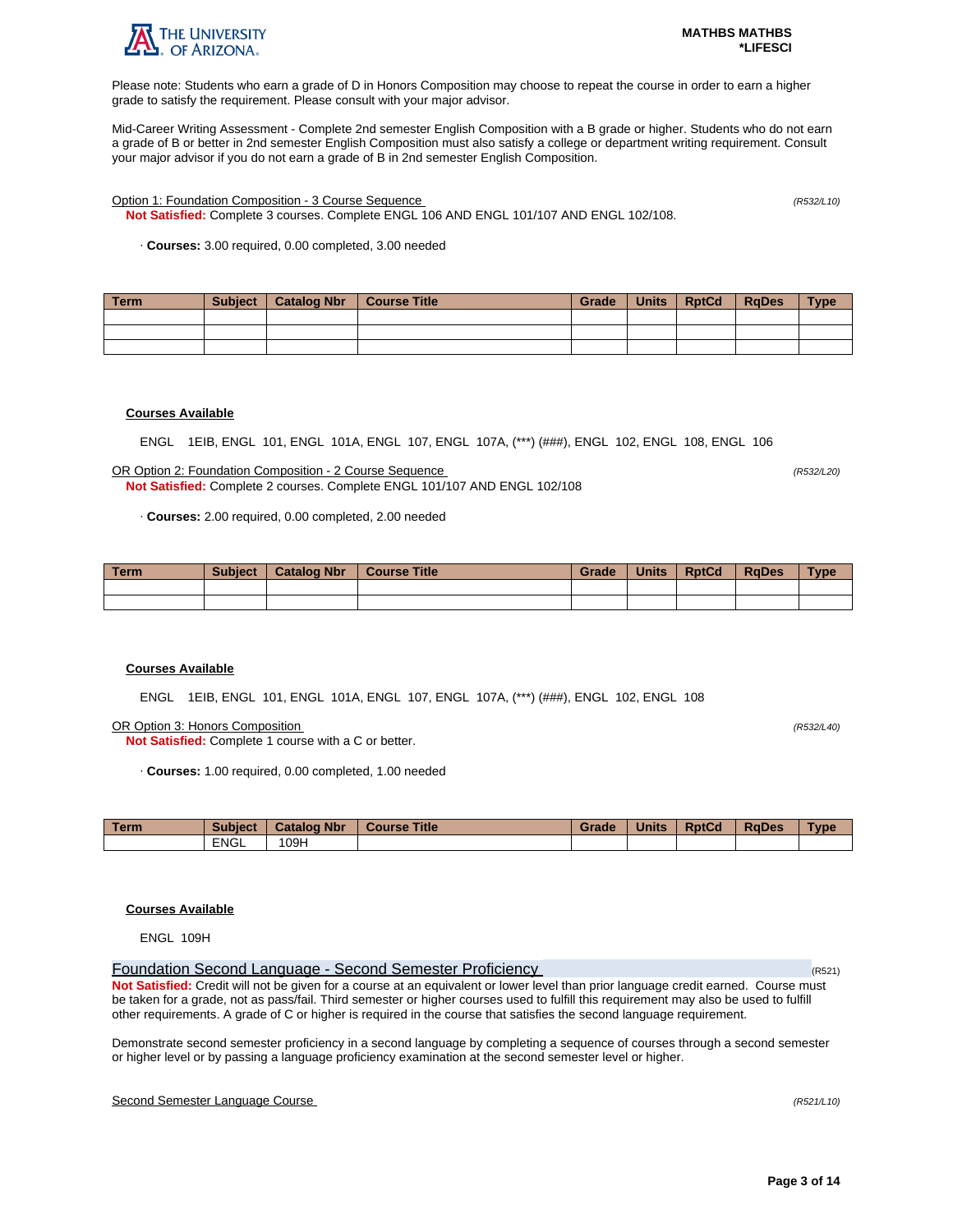

**Not Satisfied:** Complete 1 course with a grade of C or better.

Not from: FREN 325, 391, 393, 396H, 399, 399H, 414, 425, 432, 433, 434, 442, 443, 448, 453, GRK 412, 422, HIST 465D, ITAL 330A, 330B, 330C, 330D, 393, 393H 399, 399H, 410, 431, 496A, 498H, LAT 411, 413, 414, 415, 421, 425, 426, PORT 325A, 430, 440, 449, RSSS 305, 405A, 405B, SPAN 204C, 303, 305, 340, 343, 350, 360, 371A 371B 375, 381, 382, 397W, 399, 400, 401, 402, 403, 406A, 410, 411, 412, 414, 423A, 423B, 433, 435, 436, 437, 438, 441, 442, 445, 446, 447, 448, 452, 453, 455A, 457, 458, 459, 465A, 465C, 465D, 465E, 471, 472, 473, 482, TTE 414.

· **Courses:** 1.00 required, 0.00 completed, 1.00 needed

| Term | <b>Subject</b> | <b>Catalog Nbr</b> | <b>Course Title</b> | Grade | <b>Units</b> | <b>RptCd</b> | <b>RaDes</b> | <b>Type</b> |
|------|----------------|--------------------|---------------------|-------|--------------|--------------|--------------|-------------|
|      |                |                    |                     |       |              |              |              |             |

# **Courses Available**

AIS 104B, AIS 307B, ARB 102, CHN 102, CRL 102, FREN 102, FREN 112, GER 102, GRK 102, GRK 104, GRK 112, ITAL 102, ITAL 102Z, JPN 102, JUS 103B, KOR 102, LAS 305A, LAT 102, LAT 112, LING 104B, LING 307B, MENA 103B, PORT 102, PORT 305A, PORT 325A, PRS 102, RSSS 102, SERP 370B, SPAN 102, SPAN 103, SPAN 205, TURK 102

# General Education Tier I (RS22) And The Contract of the Contract of the Contract of the Contract of the Contract of the Contract of the Contract of the Contract of the Contract of the Contract of the Contract of the Contra

**Not Satisfied:** Complete each of the following areas.

Tier I Individuals & Societies/150s (R522/L10)

**Not Satisfied:** Complete 2 courses, 6 units total. Transfer students with quarter system credits may satisfy Tier One requirements with 2 courses and 5.34 units.

· **Units:** 5.34 required, 0.00 completed, 5.34 needed

· **Courses:** 2.00 required, 0.00 completed, 2.00 needed

| Term | <b>Subject</b> | <b>Catalog Nbr</b> | <b>Course Title</b> | Grade | <b>Units</b> | <b>RptCd</b> | <b>RaDes</b> | Type |
|------|----------------|--------------------|---------------------|-------|--------------|--------------|--------------|------|
|      |                |                    |                     |       |              |              |              |      |
|      |                |                    |                     |       |              |              |              |      |

# **Courses Available**

(\*\*\*) (###), AFAS 150B1, ANTH 150B1, ART 150B1, ART 150B2, EAS 150B1, EDP 150B1, ENGL 150B1, ENGL 150B2, ESOC 150B1, FREN 150B1, FSHD 150B1, FTV 150B1, GEOG 150B1, GEOG 150B2, GER 150B1, GWS 150B1, GWS 150B2, GWS 150B3, GWS 150B4, GWS 150B5, HNRS 150B1, HNRS 150B2, HUMS 150B1, ITAL 150B1, LAR 150B1, LAS 150B1, MAS 150B1, MAS 150B2, MIS 150B1, PAH 150B1, PHIL 150B1, POL 150B1, RCSC 150B1, RCSC 150B2, RELI 150B1, RSSS 150B1, RSSS 150B2, SOC 150B1, SOC 150B2, SPAN 150B1, SPAN 150B2, TLS 150B1, AED 150A1, ANTH 150A1, ART 150A1, ENGL 150A1, GER 150A1, HWRS 150A1, LING 150A1, MIS 150A1, PAH 150A1, PAH 150A2, PAH 150A3, PHIL 150A1, POL 150A1, PSY 150A1, AED 150C1, ANTH 150C1, AREC 150C1, AREC 150C2, AREC 150C3, CLAS 150C1, ECON 150C1, FIN 150C1, FREN 150C1, GEOG 150C1, HIST 150C1, HIST 150C2, HIST 150C3, HIST 150C4, HIST 150C5, HIST 150C6, HNRS 150C1, HPS 150C1, ITAL 150C1, JOUR 150C1, LAS 150B2, LING 150C1, MAS 150C1, MENA 150C1, NSC 150C1, PHIL 150C1, PLP 150C1, POL 150C1, POL 150C2, POL 150C3, PPEL 150C1, RNR 150C1, SOC 150C1, SOC 150C2, TLS 150C1, PHIL 150A2

#### Tier I Traditions & Cultures/160s (R522/L30)

**Not Satisfied:** Complete 2 courses, 6 units total. Transfer students with quarter system credits may satisfy Tier One requirements with 2 courses and 5.34 units.

- · **Units:** 5.34 required, 0.00 completed, 5.34 needed
- · **Courses:** 2.00 required, 0.00 completed, 2.00 needed

| Term | <b>Subject</b> | Catalog Nbr   Course Title | Grade | Units | <b>RptCd</b> | RaDes | <b>Type</b> |
|------|----------------|----------------------------|-------|-------|--------------|-------|-------------|
|      |                |                            |       |       |              |       |             |
|      |                |                            |       |       |              |       |             |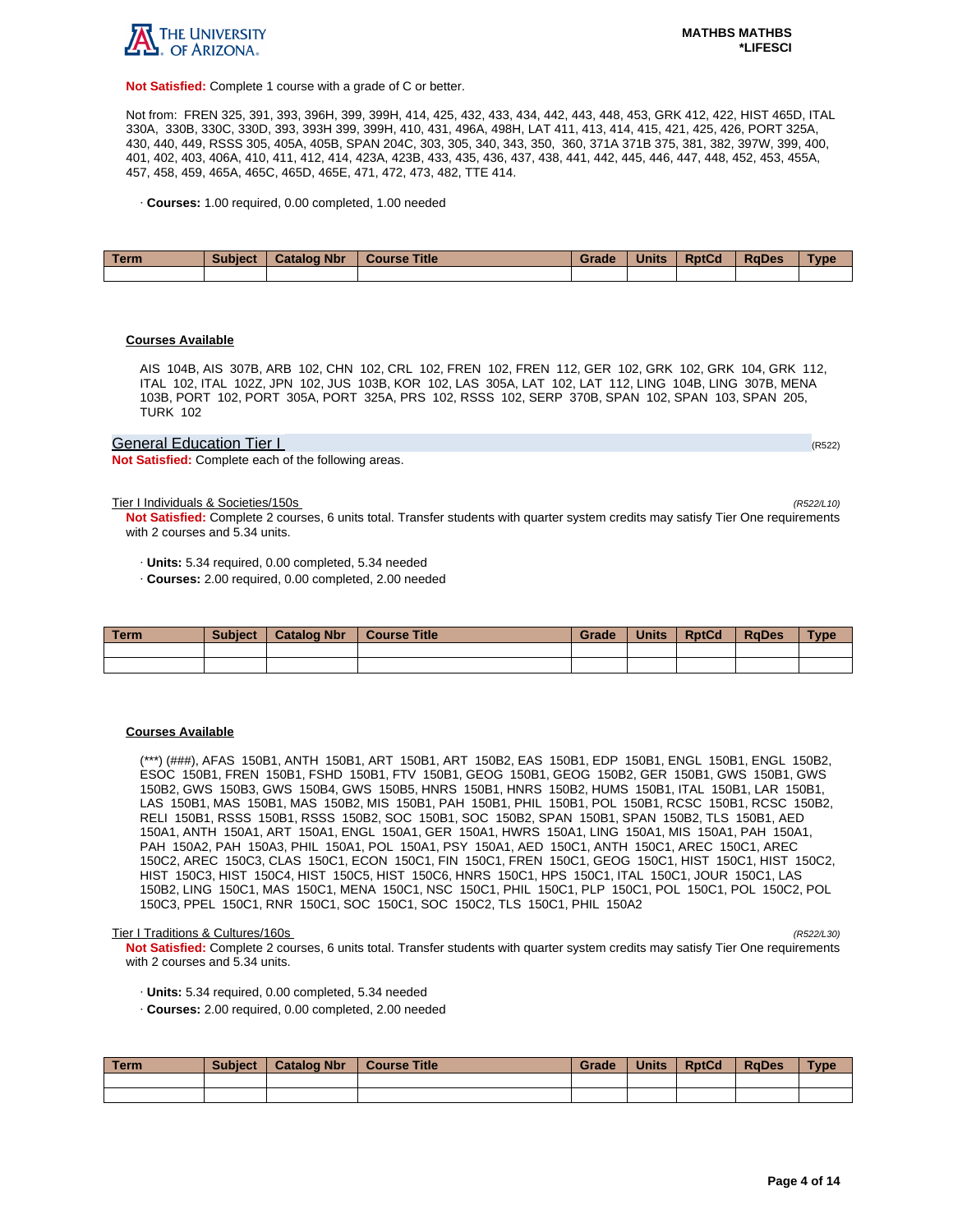

# **Courses Available**

(\*\*\*) (###), AFAS 160A1, AFAS 160A2, AIS 160A1, ANTH 160A1, ANTH 160A2, ART 160A1, EAS 160A1, EAS 160A2, EAS 160A3, EAS 160A4, EAS 160A5, ENGL 160A1, ENGL 160A2, FREN 160A1, GER 160A1, HIST 160A1, HIST 160A2, MAS 160A1, MENA 160A1, MENA 160A2, POL 160A1, RELI 160A1, CLAS 160B1, DNC 160B1, ENGL 160B1, HIST 160B1, HIST 160B2, ITAL 160B1, POL 160B1, ARC 160C1, DNC 160C1, GER 160C1, GWS 160C1, HIST 160C1, POL 160C1, RSSS 160C1, RSSS 160C2, SPAN 160C1, ACBS 160D1, AFAS 160D1, ANTH 160D2, ANTH 160D3, ARC 160D1, ART 160D1, ART 160D2, ART 160D3, CLAS 160D2, CLAS 160D3, ENGL 160D1, ENGL 160D2, ENTO 160D1, GER 160D1, GER 160D2, HIST 160D1, HNRS 160D1, HNRS 160D2, HNRS 160D3, HNRS 160D4, ITAL 160D1, JUS 160D1, MUS 160D1, PAH 160D1, PAH 160D2, PAH 160D3, PAH 160D4, PAH 160D5, PHIL 160D1, PHIL 160D2, PHIL 160D3, POL 160D1, RELI 160D1, RELI 160D2, RELI 160D3, RELI 160D4, RELI 160D5, RELI 160D6, RNR 160D1, RSSS 160D1, SPAN 160D1, TAR 160D1

# General Education Tier II (R528) (R528) (R528) (R528) (R528) (R528) (R528) (R528)

**Not Satisfied:** Complete each of the following areas.

Tier II Arts (R528/L10)

**Not Satisfied:** Complete 1 course, 3 units total. Transfer students with quarter system credits may satisfy Tier Two requirements with 2.67 units.

- · **Units:** 2.67 required, 0.00 completed, 2.67 needed
- · **Courses:** 1.00 required, 0.00 completed, 1.00 needed

| <b>Term</b> | <b>Subject</b> | <b>Catalog Nbr</b> | <b>Title</b><br><b>Course</b> | Grade | <b>Units</b> | <b>RptCd</b> | <b>RaDes</b> | Type |
|-------------|----------------|--------------------|-------------------------------|-------|--------------|--------------|--------------|------|
|             |                |                    |                               |       |              |              |              |      |

# **Courses Available**

AFAS 218, AFAS 318, AFAS 371, ANTH 318, ARC 304, ARC 325, ARE 130, ARH 201, ARH 202, ARH 203, ARH 312, ARH 314, ARH 315, ARH 316A, ARH 316B, ARH 319, ARH 320, ARH 321, ARH 322, ARH 324, ARH 325, ARH 329, ART 203, ART 242, ART 282, ART 329, ART 358, CLAS 310, CLAS 329, DNC 100, DNC 101, DNC 112A, DNC 112B, DNC 112C, DNC 143, DNC 144A, DNC 144B, DNC 144C, DNC 152A, DNC 152B, DNC 152C, DNC 175, DNC 176A, DNC 176B, DNC 177C, DNC 177D, DNC 178A, DNC 178B, DNC 178C, DNC 179A, DNC 200, DNC 276A, ENGL 201, ENGL 209, ENGL 210, ENGL 300, ENGV 300, FA 200, FTV 352, FTV 375, HNRS 203H, HNRS 216, HNRS 218, HNRS 220, HNRS 222, HUMS 200, ISTA 301, JPN 245, LAS 322, LAS 337, MAS 337, MUS 100, MUS 101A, MUS 107, MUS 108, MUS 109, MUS 206, MUS 231, MUS 328, MUS 334, MUS 335, MUS 337, MUS 344, MUS 360, RELI 227, RELI 240, RELI 345, TAR 100, TAR 103, TAR 303, (\*\*\*) (###)

Tier II Humanities (R528/L20) **Not Satisfied:** Complete 1 course, 3 units total. Transfer students with quarter system credits may satisfy Tier Two requirements with 2.67 units. Prerequisite course work in Tier 1 Traditions and Cultures (TRAD) must be completed prior to taking. If LAT 201 or 202 are used to fulfill Foundation Second Language Proficiency, they cannot be used to fulfill Tier II Humanities.

- · **Units:** 2.67 required, 0.00 completed, 2.67 needed
- · **Courses:** 1.00 required, 0.00 completed, 1.00 needed

| Term | <b>Subject</b> | <b>Catalog Nbr</b> | Course Title | Grade | <b>Units</b> | <b>RptCd</b> | <b>RaDes</b> | <b>Type</b> |
|------|----------------|--------------------|--------------|-------|--------------|--------------|--------------|-------------|
|      |                |                    |              |       |              |              |              |             |

# **Courses Available**

AFAS 200, AFAS 222, AFAS 224, AFAS 230, AFAS 245, AFAS 249, AFAS 255, AFAS 310, AFAS 314, AFAS 320, AFAS 335, AFAS 342, AFAS 365, AFAS 373, AFAS 374, AFAS 377, AFAS 381, AIS 212, AIS 381, ANTH 222, ANTH 300, ANTH 349, ARC 220, ARC 303, ARH 300, ARH 329, ART 329, ART 360, CHN 241, CHN 245, CHN 345, CLAS 220, CLAS 221, CLAS 222, CLAS 260, CLAS 300, CLAS 312, CLAS 329, CLAS 335, CLAS 342, CLAS 346, CLAS 349, CLAS 351, CLAS 352, CLAS 353, CLAS 355, EAS 201, EAS 358, EAS 359, ENGL 220A, ENGL 220B, ENGL 228, ENGL 229, ENGL 230, ENGL 231, ENGL 245, ENGL 248B, ENGL 260, ENGL 264, ENGL 265, ENGL 266, ENGL 267, ENGL 280, ENGL 342, ENGL 360, ENGL 375, ENGL 377, ENGV 360, FA 200, FREN 245, FREN 249, FREN 280,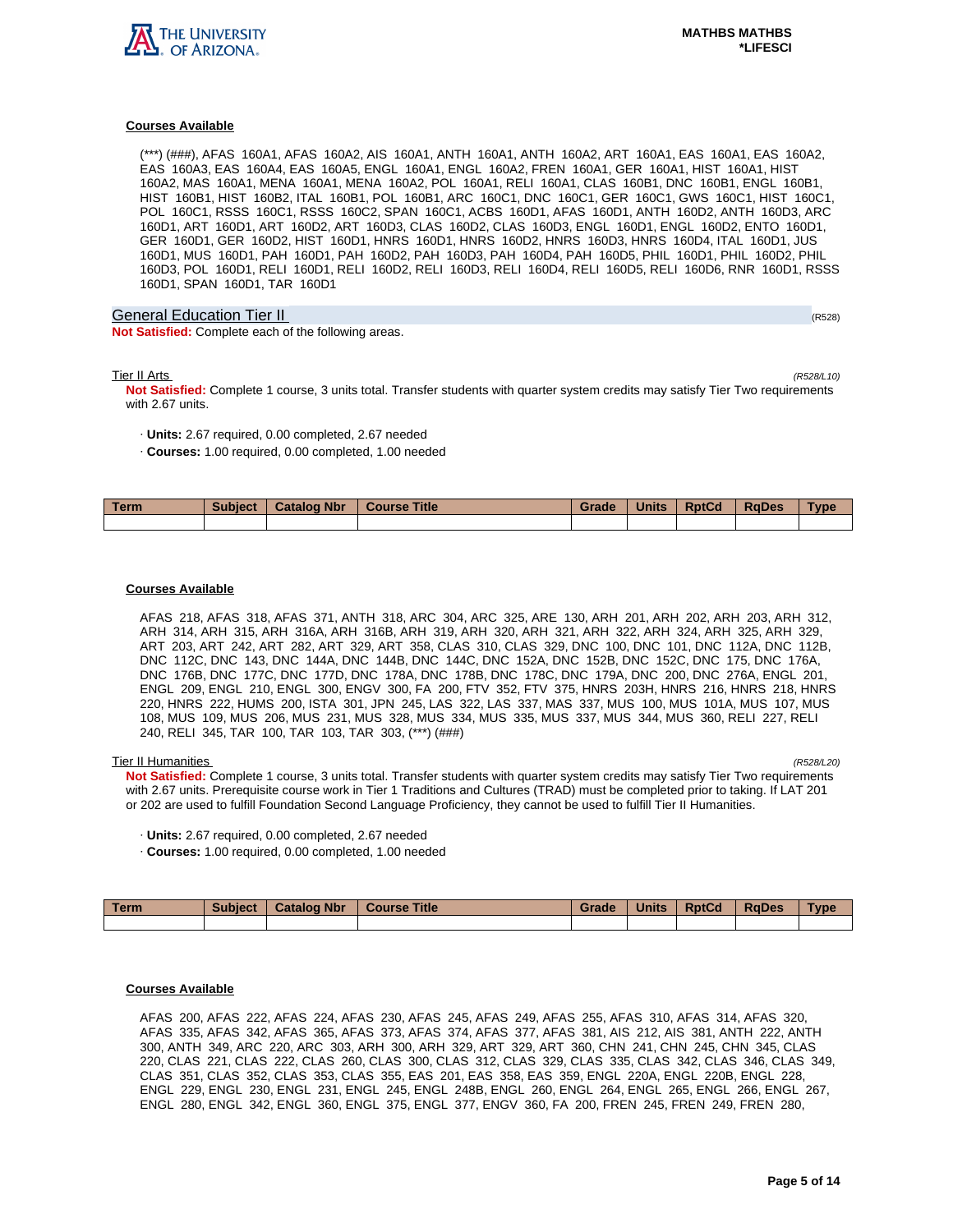

FREN 282, FREN 283, FREN 284, FREN 314, FREN 373, FREN 374, FREN 375, FTV 325, GER 233, GER 242, GER 246, GER 272, GER 273, GER 276, GER 278, GER 312, GER 320, GER 325, GER 371, GER 373, GER 375, GER 376, GER 379, GER 380, GWS 200, GWS 317, GWS 330, GWS 342, GWS 373, HIST 224, HIST 247, HIST 272, HIST 277A, HIST 277B, HIST 278, HIST 307, HIST 316, HIST 372A, HIST 372B, HNRS 200, HNRS 208H, HNRS 209, HNRS 210, HNRS 212, HNRS 302, HUMS 200, ITAL 230, ITAL 240, ITAL 250A, ITAL 250B, ITAL 250C, ITAL 250D, ITAL 330B, JPN 220, JPN 272, JPN 311, JUS 301, JUS 325, JUS 372A, JUS 372B, JUS 376, KOR 251, LAS 310, LAS 335, LAT 201, LAT 202, LAW 360, MENA 277A, MENA 277B, MENA 342, MENA 372A, MENA 372B, PA 321, PAH 200, PAH 201, PAH 220, PAH 221, PAH 230, PAH 231, PAH 260, PAH 331, PHIL 210, PHIL 213, PHIL 220, PHIL 222, PHIL 260, PHIL 261, PHIL 262, PHIL 321, PHIL 325, PHIL 330, PRS 342, RELI 203, RELI 210, RELI 211, RELI 212, RELI 220, RELI 220A, RELI 220B, RELI 230, RELI 241, RELI 255, RELI 277A, RELI 280, RELI 300, RELI 303, RELI 304, RELI 325, RELI 335, RELI 342, RELI 350, RELI 358, RELI 359, RELI 363, RELI 367, RELI 372A, RELI 372B, RELI 379, RELI 381, RELI 385, RSSS 210, RSSS 212, RSSS 280, RSSS 304, RSSS 310, RSSS 311, RSSS 325, RSSS 335, RSSS 340, RSSS 345, RSSS 350, SPAN 210, SPAN 220, (\*\*\*) (###)

#### Tier II Individual & Societies (R528/L30)

**Not Satisfied:** Complete 1 course, 3 units total. Transfer students with quarter system credits may satisfy Tier Two requirements with 2.67 units. Prerequisite course work in Tier 1 Individuals and Societies (INDV) must be completed prior to taking.

- · **Units:** 2.67 required, 0.00 completed, 2.67 needed
- · **Courses:** 1.00 required, 0.00 completed, 1.00 needed

| <b>Term</b> | <b>Subject</b> | <b>Catalog Nbr</b> | <b>Course Title</b> | Grade | <b>Units</b> | <b>RptCd</b> | <b>RaDes</b> | Type |
|-------------|----------------|--------------------|---------------------|-------|--------------|--------------|--------------|------|
|             |                |                    |                     |       |              |              |              |      |

# **Courses Available**

AED 210, AED 408, AFAS 220, AFAS 223, AFAS 260, AFAS 280, AFAS 304A, AFAS 304B, AFAS 305, AFAS 306, AFAS 310, AFAS 340, AFAS 345, AFAS 376, AFAS 378, AFAS 444, AGTM 380, AIS 200, AIS 210, AIS 220, AIS 346, AIS 347, ALC 309, ANTH 202, ANTH 203, ANTH 204, ANTH 220, ANTH 280, ANTH 307, ANTH 314, ANTH 316, ANTH 317, ANTH 320, ANTH 323, ANTH 325, ANTH 330, ANTH 339, ANTH 346, ANTH 347, ANTH 358, ANTH 373, ANTH 380, ANTV 307, APCV 301, ARE 201, AREC 210, AREC 365, CHS 202, CLAS 240, CLAS 305, CLAS 306, CLAS 323, CLAS 362, EAS 202, EAS 280, ECON 200, ECON 205, EDL 200, EDP 200, ENGL 347, ENVS 310, ESOC 210, FCM 201, FCSC 302, FOOD 360, FREN 230, FREN 231, FSHD 200, FSHD 347, GEOG 205, GEOG 210, GEOG 250, GEOG 251, GEOG 252, GEOG 256, GEOG 270, GEOG 350, GEOG 367, GEOG 380, GER 244, GER 274, GER 327, GPSV 365, GWS 240, GWS 260, GWS 306, GWS 316, GWS 323, GWS 328, GWS 362, HED 350, HIST 246, HIST 306, HIST 362A, HIST 362B, HIST 370A, HIST 370B, HNRS 204H, HNRS 205H, HNRS 206H, HNRS 217, HNRS 221, HPS 300, HPS 387, HPS 444, HUMS 205, HUMS 376, ISTA 263, ITAL 231, ITAL 330D, JOUR 305, JOUR 360, JPN 362A, JPN 362B, JUS 370A, JUS 370B, KOR 245, KOR 352, LAR 350, LAS 204, LAS 230, LAS 251, LAS 280, LAS 310, LAS 312, LAS 316, LAS 317, LAS 345, LAW 389, LING 210, LING 211, LING 330, MAS 265, MAS 317, MAS 365, MCB 310, MENA 251, MENA 330, MENA 334, NAFS 365, NSC 255, PA 205, PA 250, PA 312, PA 323, PAH 240, PAH 310, PAH 320, PAH 330, PAH 350, PAH 372, PHIL 205, PHIL 211, PHIL 214, PHIL 223, PHIL 233, PHIL 241, PHIL 246, PHIL 250, PHIL 264, PHIL 323, PHIL 326, PHIL 345, PHIL 346, PHIL 347, PHIL 348, PHPM 310, PLG 202, PLG 211, PLG 256, POL 201, POL 202, POL 203, POL 204, POL 209, POL 250, POL 312, POL 345, PORT 280, PPEL 205, PPEL 210, PSY 200, PSY 216, PSY 240, PSY 277, RCSC 204, RELI 233, RELI 235, RELI 301, RELI 302, RELI 305, RELI 306, RELI 316, RELI 323, RELI 326, RELI 330, RELI 334, RELI 360, RELI 370A, RELI 370B, RNR 200, RNR 256, RSSS 275, RSSS 305, RSSS 306, RSSS 315, RSSS 320, RSSS 328, SERP 200, SLHS 255, SOC 202, SOC 220, SOC 260, SOC 280, SOC 320, SOC 355, SOC 357, SOC 367, SPAN 211, SPAN 220, SPAN 280, TLS 200, TLS 204, TLS 239, TLS 240, TLS 353, (\*\*\*) (###)

# **Diversity Emphasis Course** (R531) **Diversity Emphasis Course**

**Not Satisfied:** One course must be taken that focuses on Gender, Race, Class, Ethnicity, Sexual Orientation or Non-Western Area Studies.

Courses used to fulfill this requirement may also be used to fulfill other requirements.

# **Diversity Emphasis Course** (R531/L10)

**Not Satisfied:** General Education Diversity Emphasis Course: Gender, Race, Class, Ethnicity, Sexual Orientation or Non-Western Area Studies.

· **Courses:** 1.00 required, 0.00 completed, 1.00 needed

| Term | <b>Subject</b> | <b>Catalog Nbr</b> | Course Title | Grade | <b>Units</b> | <b>RptCd</b> | <b>RaDes</b> | <b>Type</b> |
|------|----------------|--------------------|--------------|-------|--------------|--------------|--------------|-------------|
|      |                |                    |              |       |              |              |              |             |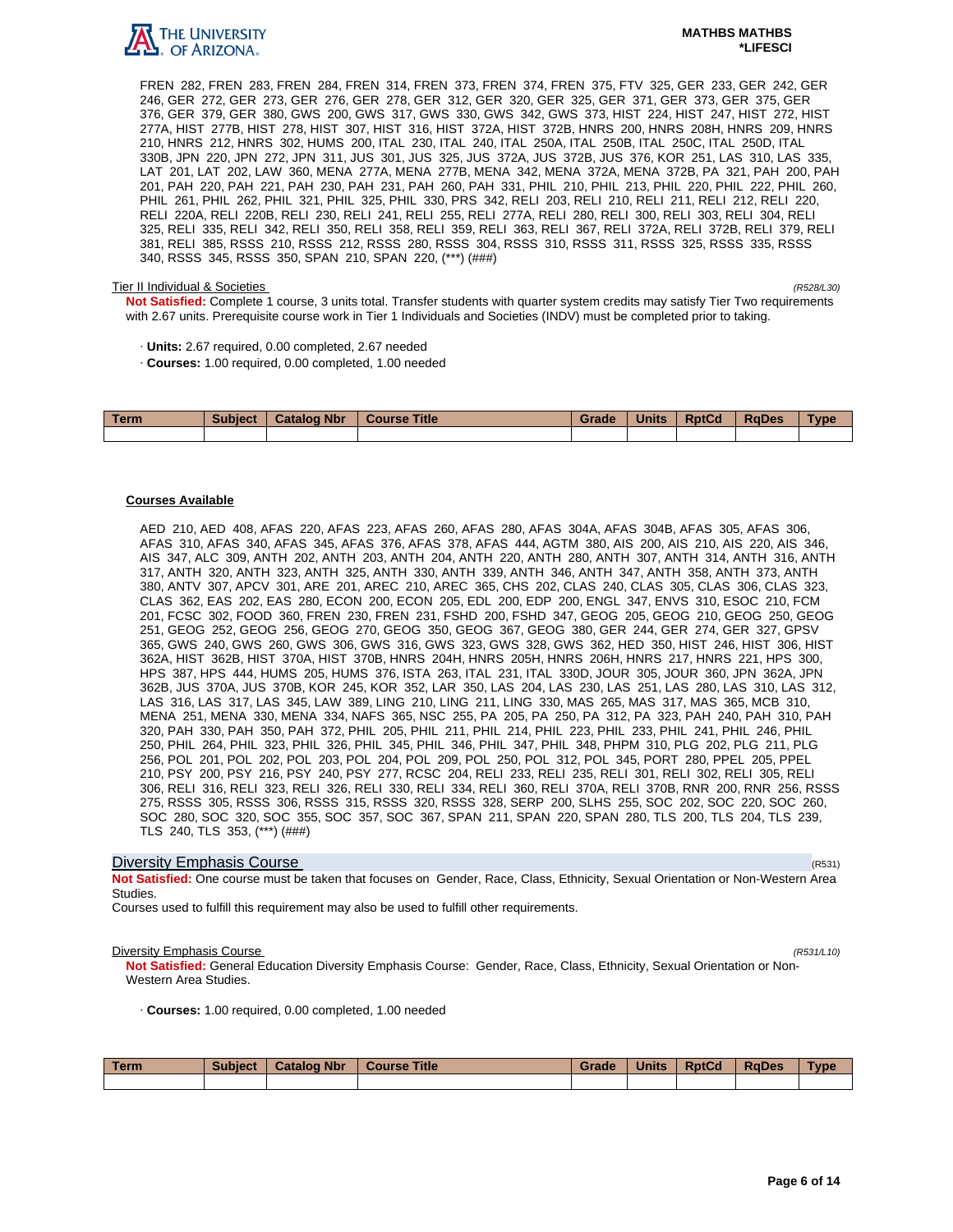

#### **Courses Available**

AED 408, AFAS 150B1, AFAS 160A1, AFAS 160A2, AFAS 218, AFAS 220, AFAS 222, AFAS 223, AFAS 230, AFAS 245, AFAS 249, AFAS 255, AFAS 260, AFAS 302, AFAS 304A, AFAS 304B, AFAS 306, AFAS 310, AFAS 311D, AFAS 314, AFAS 318, AFAS 330, AFAS 335, AFAS 340, AFAS 342, AFAS 345, AFAS 365, AFAS 371, AFAS 373, AFAS 374, AFAS 376, AFAS 377, AFAS 381, AFAS 444, AFAS 467, AFAS 468, AIS 160A1, AIS 200, AIS 210, AIS 212, AIS 220, AIS 346, AIS 347, AIS 381, AIS 467, ANTH 150A1, ANTH 160A1, ANTH 160A2, ANTH 201, ANTH 202, ANTH 203, ANTH 220, ANTH 222, ANTH 307, ANTH 314, ANTH 318, ANTH 320, ANTH 323, ANTH 325, ANTH 330, ANTH 339, ANTH 346, ANTH 347, ANTH 358, ANTH 375, ANTH 402, ANTH 450, ANTH 467, ANTV 307, ANTV 375, ARH 203, ART 160A1, CHN 245, CHN 251, CHN 276, CHN 331, CHN 341, CHN 345, CHN 419, CHN 420, CHN 429, CHN 468, CHN 482, CHN 483, CHS 202, CLAS 150C1, CLAS 323, CLAS 362, DNC 177C, DNC 177D, DNC 178A, DNC 178B, DNC 178C, DNC 179A, EAS 130, EAS 160A1, EAS 160A2, EAS 160A3, EAS 160A4, EAS 160A5, EAS 201, EAS 202, EAS 280, EAS 333, EAS 358, EAS 359, EAS 402, EAS 484, EAS 496C, ENGL 150B2, ENGL 160A1, ENGL 160A2, ENGL 228, ENGL 229, ENGL 230, ENGL 245, ENGL 342, ENGL 377, ENGL 429, ENVS 310, FCM 201, FREN 150B1, FREN 150C1, FREN 160A1, FREN 230, FREN 231, FREN 245, FREN 249, FREN 314, FREN 373, FREN 374, FTV 150B1, FTV 251, GEOG 205, GEOG 210, GEOG 251, GEOG 252, GEOG 311D, GEOG 311E, GER 160A1, GER 274, GER 278, GER 373, GER 376, GWS 150B5, GWS 200, GWS 240, GWS 253, GWS 254, GWS 260, GWS 306, GWS 323, GWS 324, GWS 328, GWS 330, GWS 335, GWS 342, GWS 362, GWS 373, GWS 402, GWS 427, GWS 448, GWS 459, GWS 468, HIST 160A1, HIST 160A2, HIST 253, HIST 254, HIST 272, HIST 276, HIST 277A, HIST 278, HIST 306, HIST 307, HIST 370A, HIST 370B, HIST 372A, HIST 372B, HIST 482, HNRS 160D4, HNRS 204H, HPS 387, HPS 444, HUMS 150B1, HUMS 205, HUMS 376, HUSV 310, ITAL 150B1, ITAL 150C1, ITAL 231, ITAL 330B, ITAL 330D, JOUR 360, JPN 220, JPN 245, JPN 272, JPN 304, JPN 308, JPN 310, JPN 311, JPN 314, JPN 402, JPN 411, JPN 412, JPN 440, JPN 441, JPN 446A, JPN 446B, JPN 450, JPN 485, JPN 486, JPN 489, JPN 495B, JPN 496A, JPN 496C, JUS 325, JUS 370A, JUS 370B, JUS 372A, JUS 372B, JUS 376, KOR 245, KOR 251, LAS 251, LAS 310, LAS 312, LAS 335, LAS 337, LAS 345, LAW 389, LING 210, LING 304, LING 330, LING 402, LING 411, LING 412, LING 419, LING 420, LING 496C, MAS 160A1, MAS 265, MAS 330, MAS 337, MAS 365, MAS 467, MENA 160A1, MENA 160A2, MENA 251, MENA 277A, MENA 311E, MENA 330, MENA 334, MENA 372A, MENA 372B, MENA 375, MENA 441, MIS 150B1, MNE 201, MUS 109, MUS 231, MUS 334, MUS 335, MUS 337, MUS 344, NESV 375, PA 312, PAH 160D1, PAH 160D2, PAH 220, PAH 221, PAH 260, PAH 310, PHIL 222, PHIL 223, PHIL 325, PHIL 330, PLG 211, POL 160A1, POL 312, POL 330, POL 335, POL 345, POL 441, POL 464, POL 468, POL 476, PSY 216, RELI 130, RELI 160A1, RELI 160D4, RELI 160D5, RELI 160D6, RELI 210, RELI 212, RELI 220, RELI 230, RELI 235, RELI 240, RELI 277A, RELI 301, RELI 302, RELI 303, RELI 308, RELI 314, RELI 323, RELI 324, RELI 330, RELI 331, RELI 333, RELI 334, RELI 335, RELI 345, RELI 350, RELI 358, RELI 359, RELI 360, RELI 363, RELI 367, RELI 370A, RELI 370B, RELI 372A, RELI 372B, RELI 381, RELI 402, RELI 483, RELI 484, RELI 485, RELI 486, RELI 489, RSSS 150B2, RSSS 212, RSSS 305, RSSS 315, RSSS 320, RSSS 328, RSSS 350, SOC 202, SOC 220, SOC 222, SOC 260, SOC 280, SOC 324, SOC 325, SOC 355, SOC 357, SOC 427, SOC 432, SOC 448, SOC 450, SOC 459, SOC 467, SPAN 150B1, SPAN 150B2, SPAN 210, TAR 303, TLS 150C1

#### **Additional Coursework** (RG521)

Courses listed in this section may include general elective credits, UA courses and transferable courses from other institutions. Consult with your advisor to determine if courses listed in this section may be used to fulfill a requirement or sub-requirement in your degree program.

Courses taken for Pass/Fail option can only count as elective credit. They cannot fulfill any General Education, Major, or Minor requirements.

# **BS in Mathematics (RG772)**

**Not Satisfied:** Will appear fully satisfied when student satisfies Mathematics Supporting Laboratory Science Sequence, Mathematics Application Courses, Mathematics Computer Science, Math Major Core Requirements, and selects an emphasis. All emphases require a minimum of 15 units of 400-level coursework in the major.

The Bachelor of Science in Mathematics requires the same Core Mathematics courses as the BA; BS students must satisfy specialized supporting laboratory science and application course requirements instead of general education courses in Natural Science.

Equivalent MATV courses may be available through UA South. For approved courses consult with your advisor.

Mathematics Supporting Laboratory Science Sequence (R1192)  $(R1192)$ **Not Satisfied:** Will appear fully satisfied when student has satisfied one of the approved sequences of laboratory science courses.

BS students must complete a two-semester sequence in a laboratory science: choose from Chemistry, Physics, Biology, Physiology, or Geosciences.

Courses used to fulfill this requirement may also be used to fulfill other requirements.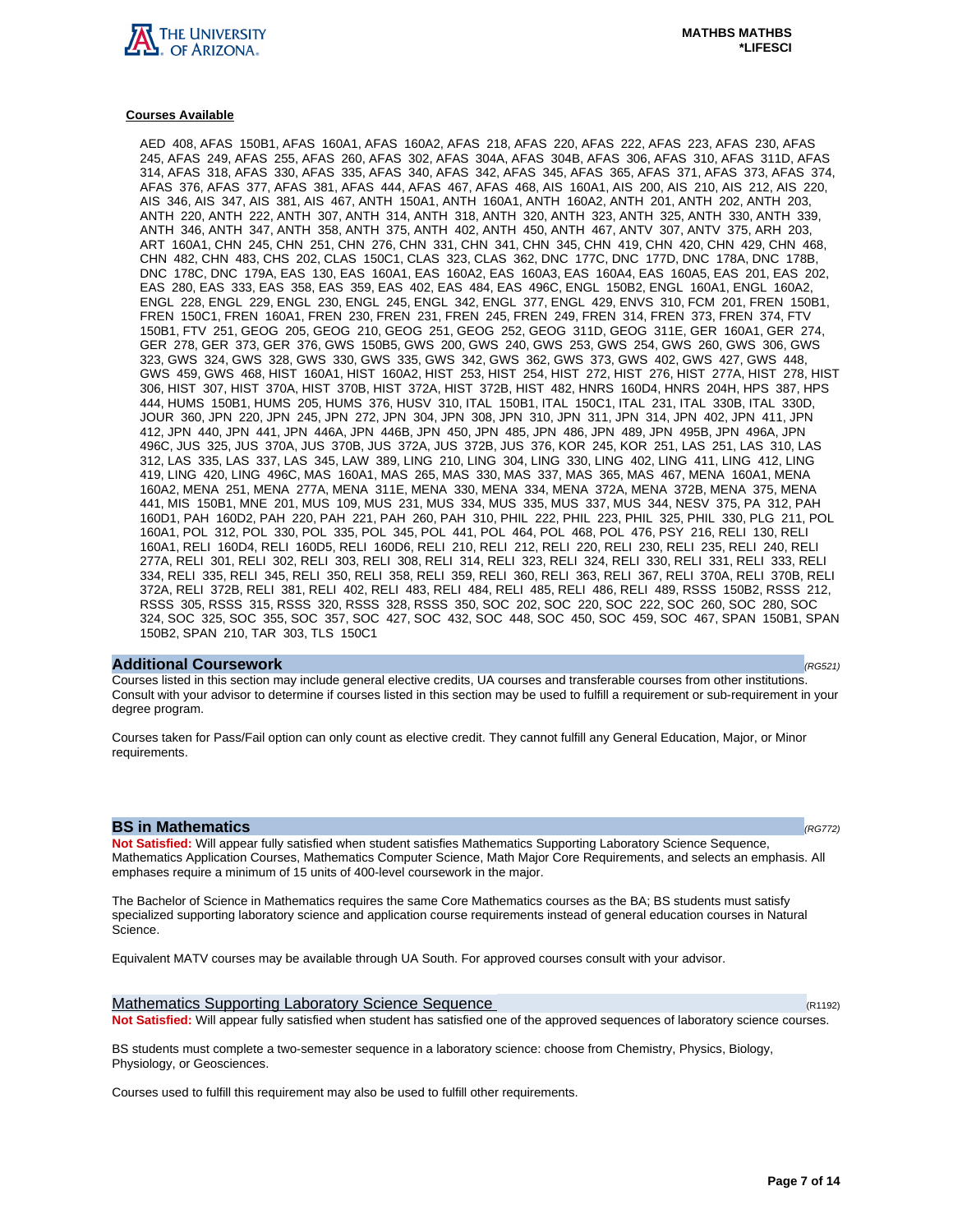

Option 1: Chemistry I (R1192/L2)

**Not Satisfied:** Complete 4 units from Chemistry 141 & 143, 151, 161 & 163

· **Units:** 4.00 required, 0.00 completed, 4.00 needed

| <b>Term</b> | <b>Subject</b> | <b>Catalog Nbr</b> | <b>Course Title</b> | Grade | <b>Units</b> | <b>RptCd</b> | <b>RaDes</b> | <b>Type</b> |
|-------------|----------------|--------------------|---------------------|-------|--------------|--------------|--------------|-------------|
|             |                |                    |                     |       |              |              |              |             |
|             |                |                    |                     |       |              |              |              |             |

# **Courses Available**

CHEM 141, CHEM 143, CHEM 151, CHEM 161, CHEM 163, Approved Transfer Course

AND Option 1: Chemistry II (R1192/L5)

**Not Satisfied:** Complete 4 units from Chemistry 142 & 144, 152, 162 & 164

· **Units:** 4.00 required, 0.00 completed, 4.00 needed

| Term | <b>Subject</b> | <b>Catalog Nbr</b> | <b>Course Title</b> | Grade | <b>Units</b> | <b>RptCd</b> | <b>RaDes</b> | <b>Type</b> |
|------|----------------|--------------------|---------------------|-------|--------------|--------------|--------------|-------------|
|      |                |                    |                     |       |              |              |              |             |
|      |                |                    |                     |       |              |              |              |             |

# **Courses Available**

CHEM 142, CHEM 144, CHEM 152, CHEM 162, CHEM 164, Approved Transfer Course

#### OR Option 2: Geosciences (R1192/L10)

**Not Satisfied:** Complete 1 course

· **Courses:** 1.00 required, 0.00 completed, 1.00 needed

| <b>Term</b> | <b>Subject</b> | <b>Catalog Nbr</b> | <b>Title</b><br><b>Course</b> | Grade | <b>Units</b> | <b>RptCd</b> | RaDes | Type |
|-------------|----------------|--------------------|-------------------------------|-------|--------------|--------------|-------|------|
|             | GEOS           | 251                |                               |       |              |              |       |      |

# **Courses Available**

GEOS 251

# AND Option 2: Geosciences (R1192/L15) **Not Satisfied:** Complete 1 course

· **Courses:** 1.00 required, 0.00 completed, 1.00 needed

| Term | <b>Subject</b> | <b>Catalog Nbr</b> | Course Title | Grade | <b>Units</b> | <b>RptCd</b> | <b>RaDes</b> | <b>Type</b> |
|------|----------------|--------------------|--------------|-------|--------------|--------------|--------------|-------------|
|      |                |                    |              |       |              |              |              |             |

# **Courses Available**

GEOS 255, GEOS 302, GEOS 304, GEOS 308, GEOS 322

OR Option 3: Biology (R1192/L20)

**Not Satisfied:** OR Complete 8 units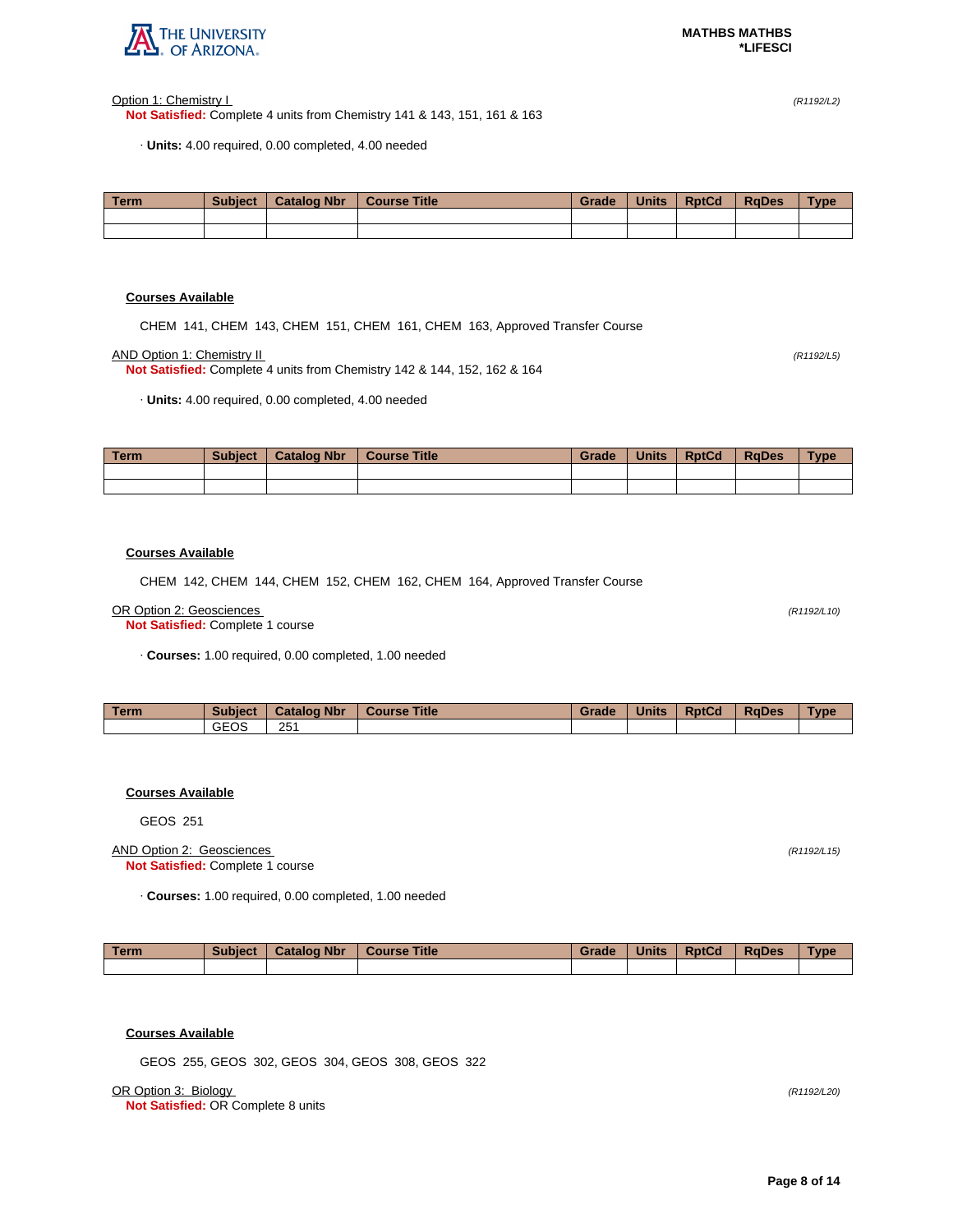

· **Units:** 8.00 required, 0.00 completed, 8.00 needed

| Term | Subiect | <sup>1</sup> Catalog Nbr | Course Title | Grade | Units | <b>RptCd</b> | RaDes | <b>Type</b> |
|------|---------|--------------------------|--------------|-------|-------|--------------|-------|-------------|
|      |         |                          |              |       |       |              |       |             |
|      |         |                          |              |       |       |              |       |             |
|      |         |                          |              |       |       |              |       |             |

### **Courses Available**

MCB 181L, MCB 181R, Approved Transfer Course, MCB 184, ECOL 182L, ECOL 182R

OR Option 4: Physiology (R1192/L27)

**Not Satisfied:** Complete 2 courses

· **Courses:** 2.00 required, 0.00 completed, 2.00 needed

| <b>Term</b> | <b>Subject</b> | <b>Catalog Nbr</b> | <b>Course Title</b> | Grade | <b>Units</b> | <b>RptCd</b> | <b>RaDes</b> | <b>Type</b> |
|-------------|----------------|--------------------|---------------------|-------|--------------|--------------|--------------|-------------|
|             | <b>PSIO</b>    | 201                |                     |       |              |              |              |             |
|             | <b>PSIC</b>    | 202                |                     |       |              |              |              |             |

#### **Courses Available**

PSIO 201, PSIO 202

OR Option 5: Introductory Mechanics (R1192/L40)

**Not Satisfied:** OR Complete one course from Physics 141, 161H.

· **Courses:** 1.00 required, 0.00 completed, 1.00 needed

| <b>Term</b> | Subject | <b>Catalog Nbr</b> | <b>Course Title</b> | Grade | <b>Units</b> | <b>RptCd</b> | <b>RaDes</b> | Type |
|-------------|---------|--------------------|---------------------|-------|--------------|--------------|--------------|------|
|             |         |                    |                     |       |              |              |              |      |

# **Courses Available**

PHYS 141, PHYS 161H

AND Option 5:Intro Thermodynamics & Optics or Electricity & Magnetism (R1192/L50) (R1192/L50) **Not Satisfied:** AND Complete 1 course from Physics 142, 241, 162H, 261H.

· **Courses:** 1.00 required, 0.00 completed, 1.00 needed

| Term | <b>Subject</b> | <b>Catalog Nbr</b> | Course Title | Grade | <b>Units</b> | <b>RptCd</b> | <b>RaDes</b> | <b>Type</b> |
|------|----------------|--------------------|--------------|-------|--------------|--------------|--------------|-------------|
|      |                |                    |              |       |              |              |              |             |

#### **Courses Available**

PHYS 142, PHYS 162H, PHYS 241, PHYS 261H

# **Mathematics Application Courses (R1217)** (R1217)

**Not Satisfied:** Will appear fully satisfied when student has satisfied 6 units of non-math coursework with a prerequisite or corequisite of at least Calculus I (MATH 122B or higher).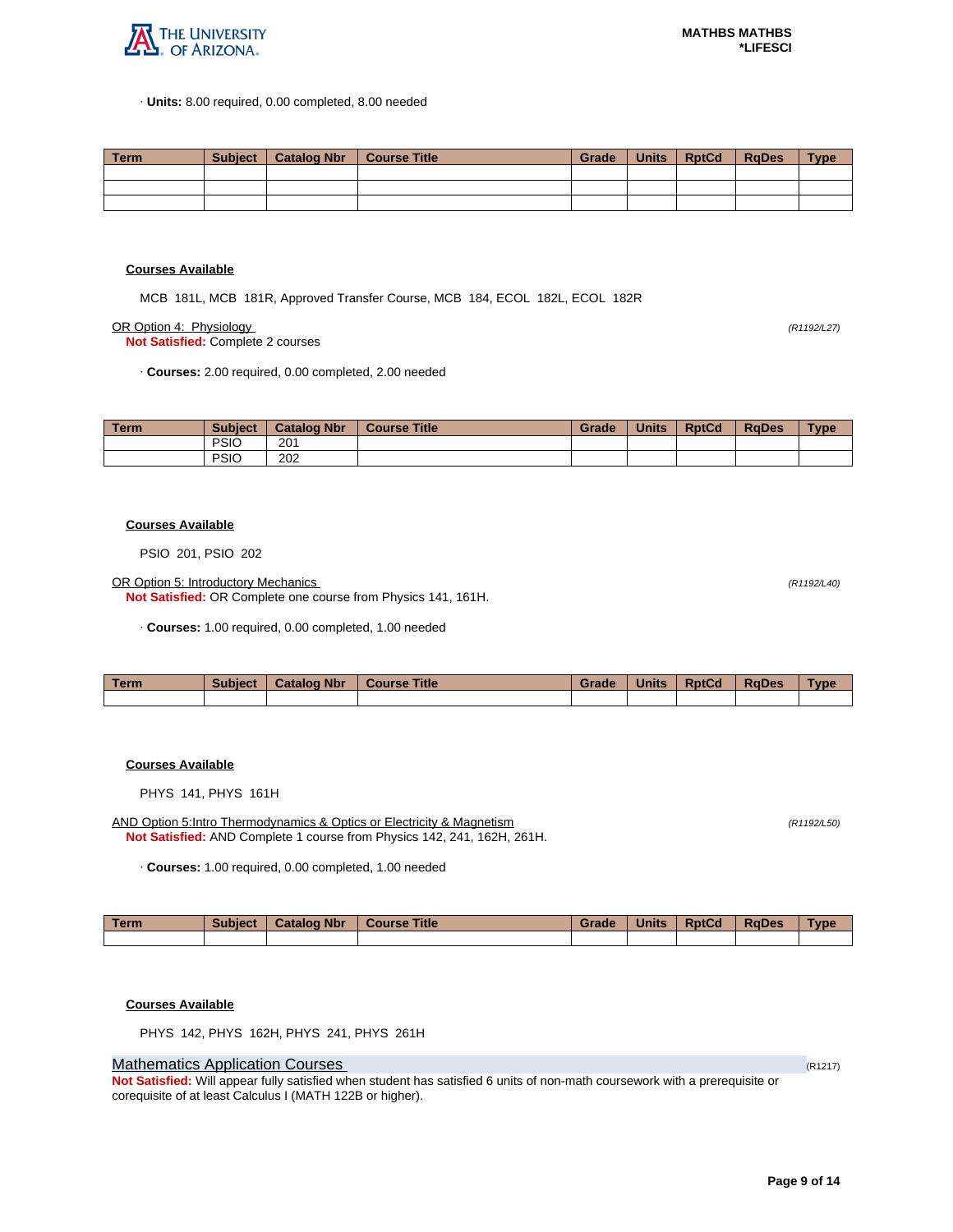

Courses used to fulfill this requirement may also be used to fulfill other requirements.

This requirement does not apply to the Mathematics Education Emphasis.

#### Courses with Calculus Prerequisite (R1217/L10)

**Not Satisfied:** Consult with the advisor to discuss approved courses. Up to 3 units of internship credit (MATH 493) may apply to the application course requirement.

· **Units:** 6.00 required, 0.00 completed, 6.00 needed

| Term | <b>Subject</b> | <b>Catalog Nbr</b> | Course Title | Grade | <b>Units</b> | <b>RptCd</b> | <b>RaDes</b> | <b>Type</b> |
|------|----------------|--------------------|--------------|-------|--------------|--------------|--------------|-------------|
|      |                |                    |              |       |              |              |              |             |
|      |                |                    |              |       |              |              |              |             |

# **Courses Available**

AREC 304, AREC 464, AREC 479, ASTR 250, ATMO 430, ATMO 436A, ATMO 469A, ATMO 469B, BAT 201, BE 201, BE 284, BE 428, BE 481A, BE 481B, BIOC 462A, BIOC 462B, BIOC 466, BME 214, BME 481B, CE 214, CHEE 201, CHEE 202, CHEE 297, CHEE 481A, CHEE 481B, CHEM 161, CHEM 162, CHEM 325, CHEM 404A, CHEM 480A, CHEM 480B, CHEM 481, CSC 345, CSC 422, CSC 433, CSC 436, CSC 437, CSC 444, CSC 445, CSC 453, CSC 460, CSC 477, CSC 483, CSCV 345, ECE 201R, ECE 404, ECOL 302, ECOL 419, ECOL 447, ECOL 496N, ECON 332, ECON 361, ENGR 211C, ENGR 211E, ENGR 211P, ENGR 265, ENVS 420, ENVS 470, ENVS 479, GEOG 463, GEOS 322, GEOS 356, GEOS 419, GEOS 432, GEOS 434A, GEOS 440, GEOS 469, GEOS 479, HWRS 349A, HWRS 421, HWRS 431, HWRS 460A, HWRS 479, ISTA 421, ISTA 450, MATH 493, MCB 303, MCB 480, MSE 222, MSE 345, MSE 404, MSE 415, OPTI 201R, OPTI 404, OPTI 495B, PHYS 140, PHYS 143, PHYS 240, PHYS 241, PHYS 261H, PSIO 303, PSIO 305, PSIO 472, PTYS 407, RCSC 216, RNR 479, SIE 250, SIE 265, WFSC 444, WFSC 445, WSM 460A, PHYS 142, PHYS 162H, PHYS 141, PHYS 161H

| Mathematics Supporting Computer Science                                                             | (R15810) |
|-----------------------------------------------------------------------------------------------------|----------|
| <b>Satisfied:</b> Will appear fully satisfied when student satisfies Computer Science requirements. |          |

Computer Science (R15810/L10)

**Not Satisfied:** Complete 1 course. Consult your advisor for a list of alternative programming courses.

Courses used to fulfill this requirement may also be used to fulfill other requirements.

· **Courses:** 1.00 required, 0.00 completed, 1.00 needed

| Term. | <b>Subject</b> | <b>Catalog Nbr</b> | <b>Course Title</b> | Grade | <b>Units</b> | <b>RptCd</b> | <b>RaDes</b> | Type |
|-------|----------------|--------------------|---------------------|-------|--------------|--------------|--------------|------|
|       |                |                    |                     |       |              |              |              |      |

# **Courses Available**

CSC 110, CSC 120, CSC 250, ISTA 130

# Math Major Core Requirements (R1173) (R1173)

**Not Satisfied:** Will appear fully satisfied when student satisfies Calculus I and other Core Courses.

 $\text{Calculus } I$  (R1173/L10)

**Not Satisfied:** Complete 1 course

· **Courses:** 1.00 required, 0.00 completed, 1.00 needed

| Term | <b>Subject</b> | <b>Catalog Nbr</b> | <b>Course Title</b> | Grade | <b>Units</b> | <b>RptCd</b> | RaDes | <b>Type</b> |
|------|----------------|--------------------|---------------------|-------|--------------|--------------|-------|-------------|
|      |                |                    |                     |       |              |              |       |             |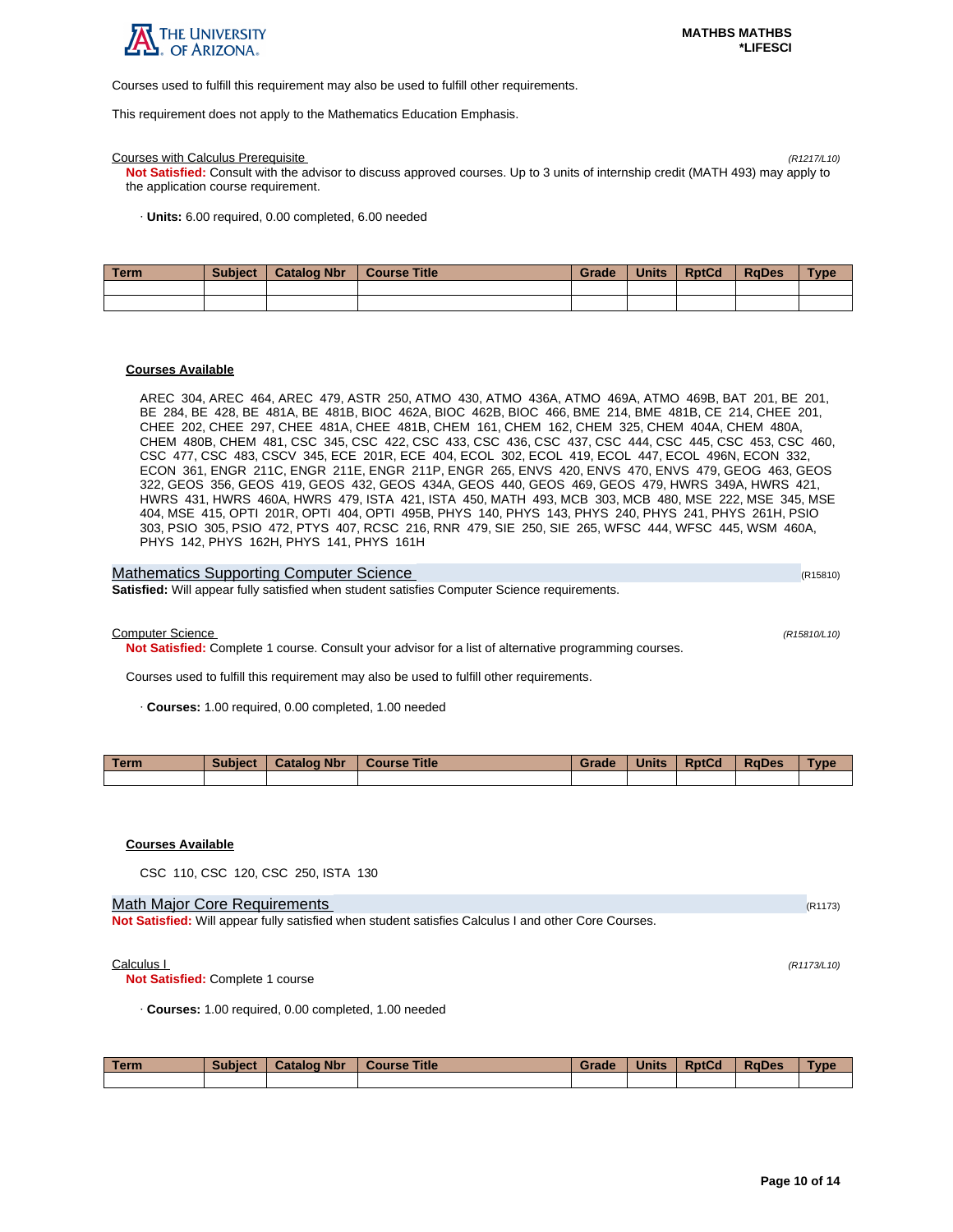

# **Courses Available**

MATH 122B, MATH 125

# Core Courses (R1173/L50)

**Not Satisfied:** Complete 5 courses. Credit allowed for only one course in each pair: MATH 313 or MATV 313, MATH 323 or MATV 323, MATH 355 or MATV 355. MATV courses are only available to UA South students.

· **Courses:** 5.00 required, 0.00 completed, 5.00 needed

| Term | Subject   Catalog Nbr | <b>Course Title</b> | Grade | Units   RptCd | <b>RgDes</b> | <b>Type</b> |
|------|-----------------------|---------------------|-------|---------------|--------------|-------------|
|      |                       |                     |       |               |              |             |
|      |                       |                     |       |               |              |             |
|      |                       |                     |       |               |              |             |
|      |                       |                     |       |               |              |             |
|      |                       |                     |       |               |              |             |

# **Courses Available**

MATH 129, MATH 223, MATH 313, MATH 323, MATH 355, MATV 313, MATV 323, MATV 355

| <b>Emphasis in Life Sciences Mathematics</b> | (RG850) |
|----------------------------------------------|---------|
|                                              |         |

**Not Satisfied:** Will appear fully satisfied when student satisfies Life Science Emphasis course requirements, Graduation Requirements, and declares an appropriate minor.

Equivalent MATV courses may be available through UA South. For approved courses consult with your advisor.

Life Sciences Emphasis Requirements (R1182) and R1182) and R1182 (R1182) **Not Satisfied:** Will appear fully satisfied when student satisfies the five 400-level courses below.

Life Sciences Required Courses (R1182/L15)

**Not Satisfied:** Complete 2 courses.

· **Courses:** 2.00 required, 0.00 completed, 2.00 needed

| Term. | <b>Subject</b> | <b>Catalog Nbr</b> | <b>Course Title</b> | Grade | <b>Units</b> | <b>RptCd</b> | <b>RaDes</b> | Type |
|-------|----------------|--------------------|---------------------|-------|--------------|--------------|--------------|------|
|       | <b>MATH</b>    | 422                |                     |       |              |              |              |      |
|       | <b>MATH</b>    | 464                |                     |       |              |              |              |      |

# **Courses Available**

MATH 422, MATH 464

**Elective 1** (R1182/L40)

**Not Satisfied:** Complete 1 course

· **Courses:** 1.00 required, 0.00 completed, 1.00 needed

| <b>Term</b> | <b>Subject</b> | <b>Catalog Nbr</b> | <b>Course Title</b> | Grade | <b>Units</b> | <b>RptCd</b> | <b>RaDes</b> | Type |
|-------------|----------------|--------------------|---------------------|-------|--------------|--------------|--------------|------|
|             |                |                    |                     |       |              |              |              |      |

# **Courses Available**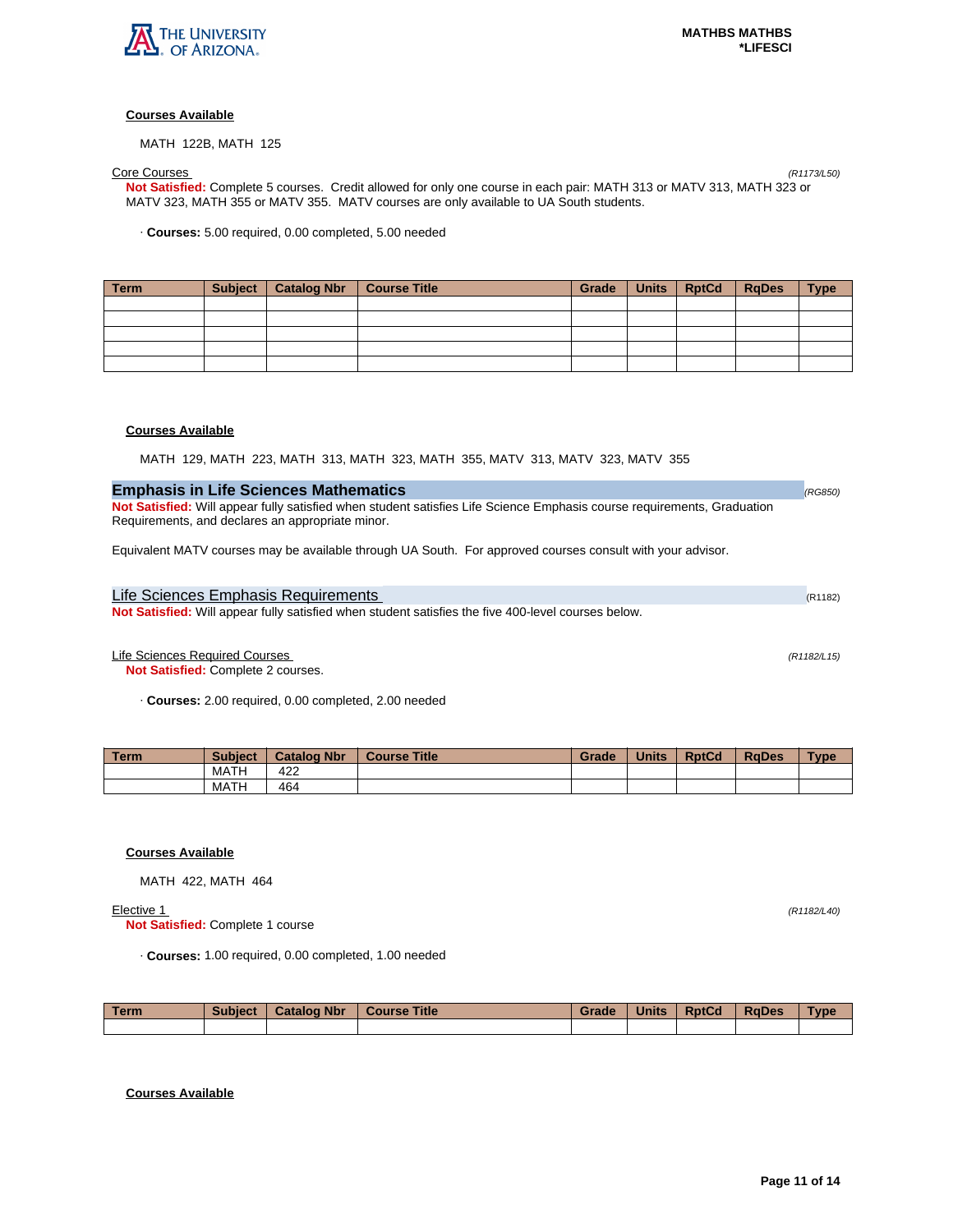

MATH 454, MATH 456

### $E$ lective 2 (R1182/L50)

**Not Satisfied:** Complete 1 course

· **Courses:** 1.00 required, 0.00 completed, 1.00 needed

| l Term | <b>Subject</b> | <b>Catalog Nbr</b> | Course Title | Grade | <b>Units</b> | <b>RptCd</b> | <b>RaDes</b> | <b>Type</b> |
|--------|----------------|--------------------|--------------|-------|--------------|--------------|--------------|-------------|
|        |                |                    |              |       |              |              |              |             |
|        |                |                    |              |       |              |              |              |             |
|        |                |                    |              |       |              |              |              |             |

# **Courses Available**

DATA 468, MATH 466, MATH 468

**Not Satisfied:** Complete 1 course

**Elective 3** (R1182/L55)

· **Courses:** 1.00 required, 0.00 completed, 1.00 needed

| <b>Term</b> | <b>Subject</b> | <b>Catalog Nbr</b> | <b>Course Title</b> | Grade | <b>Units</b> | <b>RptCd</b> | <b>RaDes</b> | Type |
|-------------|----------------|--------------------|---------------------|-------|--------------|--------------|--------------|------|
|             |                |                    |                     |       |              |              |              |      |

# **Courses Available**

MATH 481, MATH 485

Major 400-level Upper Division (R1182/L60)

**Not Satisfied:** A minimum of 15 units of 400-level upper-division major coursework must be completed.

· **Units:** 15.00 required, 0.00 completed, 15.00 needed

| <b>Term</b> | Subject | Catalog Nbr   Course Title | Grade | <b>Units</b> | <b>RptCd</b> | RgDes | <b>Type</b> |
|-------------|---------|----------------------------|-------|--------------|--------------|-------|-------------|
|             |         |                            |       |              |              |       |             |
|             |         |                            |       |              |              |       |             |
|             |         |                            |       |              |              |       |             |
|             |         |                            |       |              |              |       |             |
|             |         |                            |       |              |              |       |             |

# Life Sciences Emphasis Graduation Requirements (R1183) And Research (R1183)

**Not Satisfied:** Will appear fully satisfied when student satisfies Mid Career Writing Assessment, Major GPA, Residency requirement, and Major Upper Division unit requirement.

Mid Career Writing Assessment (R1183/L3)

**Not Satisfied:** Complete 2nd semester English Composition with a B grade or higher. Students who do not earn a grade of B or higher in 2nd semester English Composition must also satisfy a college or department writing requirement. Consult your major advisor if you do not earn a grade of B or higher in 2nd semester English Composition.

· **Courses:** 1.00 required, 0.00 completed, 1.00 needed

| <b>Term</b> | <b>Subject</b> | <b>Catalog Nbr</b> | <b>Course Title</b> | Grade | <b>Units</b> | <b>RptCd</b> | <b>RaDes</b> | <b>Type</b> |
|-------------|----------------|--------------------|---------------------|-------|--------------|--------------|--------------|-------------|
|             |                |                    |                     |       |              |              |              |             |

 $M$ ajor GPA (R1183/L10)

**Satisfied:** A minimum 2.0 GPA is required in the major coursework.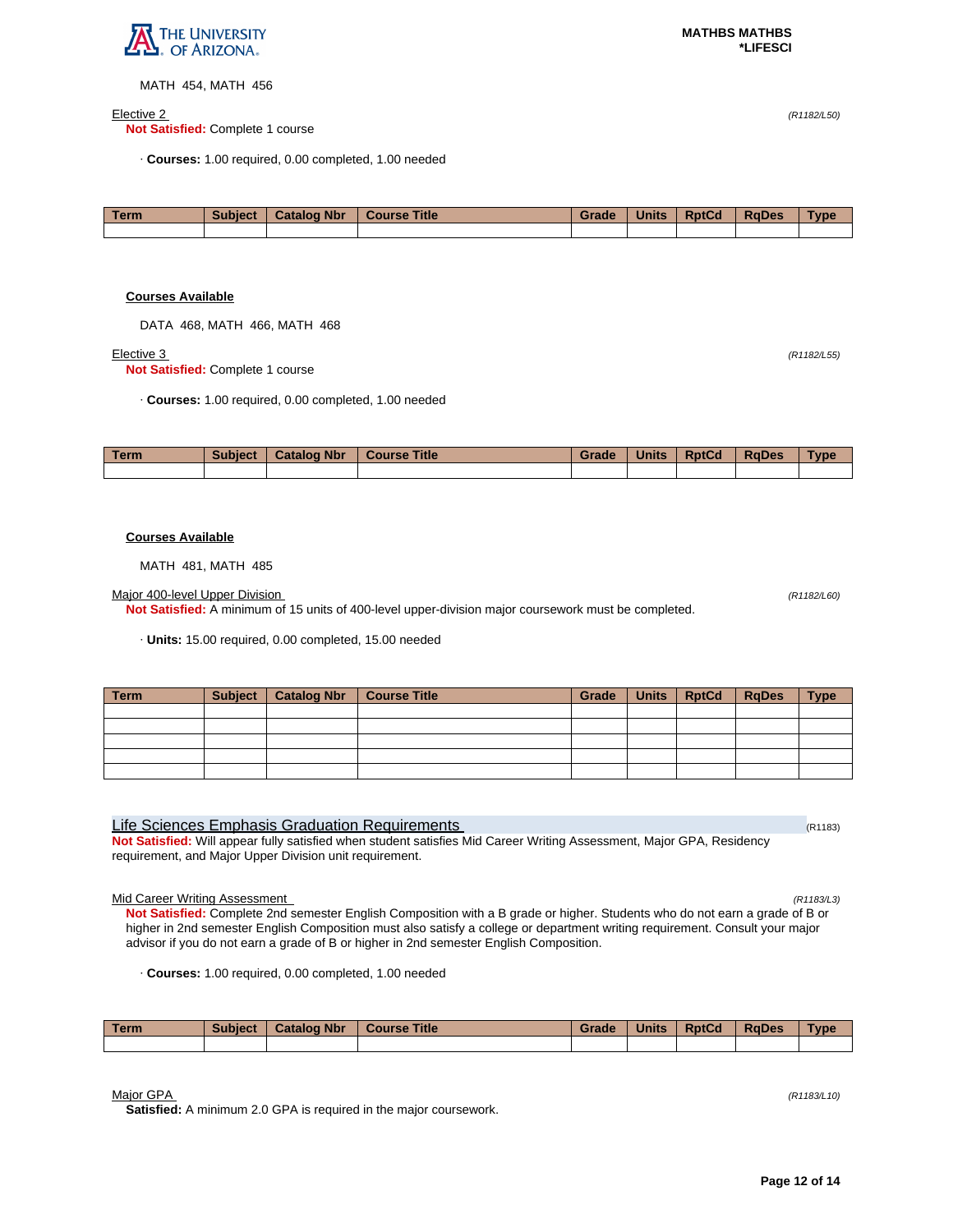

· **GPA:** 2.000 required, 0.000 completed

Major Units (R1183/L15)

**Not Satisfied:** A minimum of 34 units must be completed in the major.

· **Units:** 34.00 required, 0.00 completed, 34.00 needed

| Term | <b>Subject</b> | <b>Catalog Nbr</b> | <b>Course Title</b> | Grade | <b>Units</b> | <b>RptCd</b> | <b>RqDes</b> | <b>Type</b> |
|------|----------------|--------------------|---------------------|-------|--------------|--------------|--------------|-------------|
|      |                |                    |                     |       |              |              |              |             |
|      |                |                    |                     |       |              |              |              |             |
|      |                |                    |                     |       |              |              |              |             |
|      |                |                    |                     |       |              |              |              |             |
|      |                |                    |                     |       |              |              |              |             |
|      |                |                    |                     |       |              |              |              |             |
|      |                |                    |                     |       |              |              |              |             |
|      |                |                    |                     |       |              |              |              |             |
|      |                |                    |                     |       |              |              |              |             |
|      |                |                    |                     |       |              |              |              |             |
|      |                |                    |                     |       |              |              |              |             |
|      |                |                    |                     |       |              |              |              |             |

Major Residency (R1183/L20)

**Not Satisfied:** A minimum of 18 units in the major must be taken at the University of Arizona.

· **Units:** 18.00 required, 0.00 completed, 18.00 needed

| <b>Term</b> | <b>Subject</b> | <b>Catalog Nbr</b> | Course Title | Grade | Units   RptCd | <b>RgDes</b> | <b>Type</b> |
|-------------|----------------|--------------------|--------------|-------|---------------|--------------|-------------|
|             |                |                    |              |       |               |              |             |
|             |                |                    |              |       |               |              |             |
|             |                |                    |              |       |               |              |             |
|             |                |                    |              |       |               |              |             |
|             |                |                    |              |       |               |              |             |
|             |                |                    |              |       |               |              |             |

Major Upper Division (R1183/L30)

**Not Satisfied:** A minimum of 18 units of upper-division major coursework must be completed.

· **Units:** 18.00 required, 0.00 completed, 18.00 needed

| <b>Term</b> | Subject   Catalog Nbr | <b>Course Title</b> | <b>Grade</b> | Units   RptCd   RqDes | <b>Type</b> |
|-------------|-----------------------|---------------------|--------------|-----------------------|-------------|
|             |                       |                     |              |                       |             |
|             |                       |                     |              |                       |             |
|             |                       |                     |              |                       |             |
|             |                       |                     |              |                       |             |
|             |                       |                     |              |                       |             |
|             |                       |                     |              |                       |             |

# Minor Required (R16064)

**Not Satisfied:** A minor is required for this major.

You must complete 1 of the following: Astrobiology Minor Biochemistry Minor Biology Minor